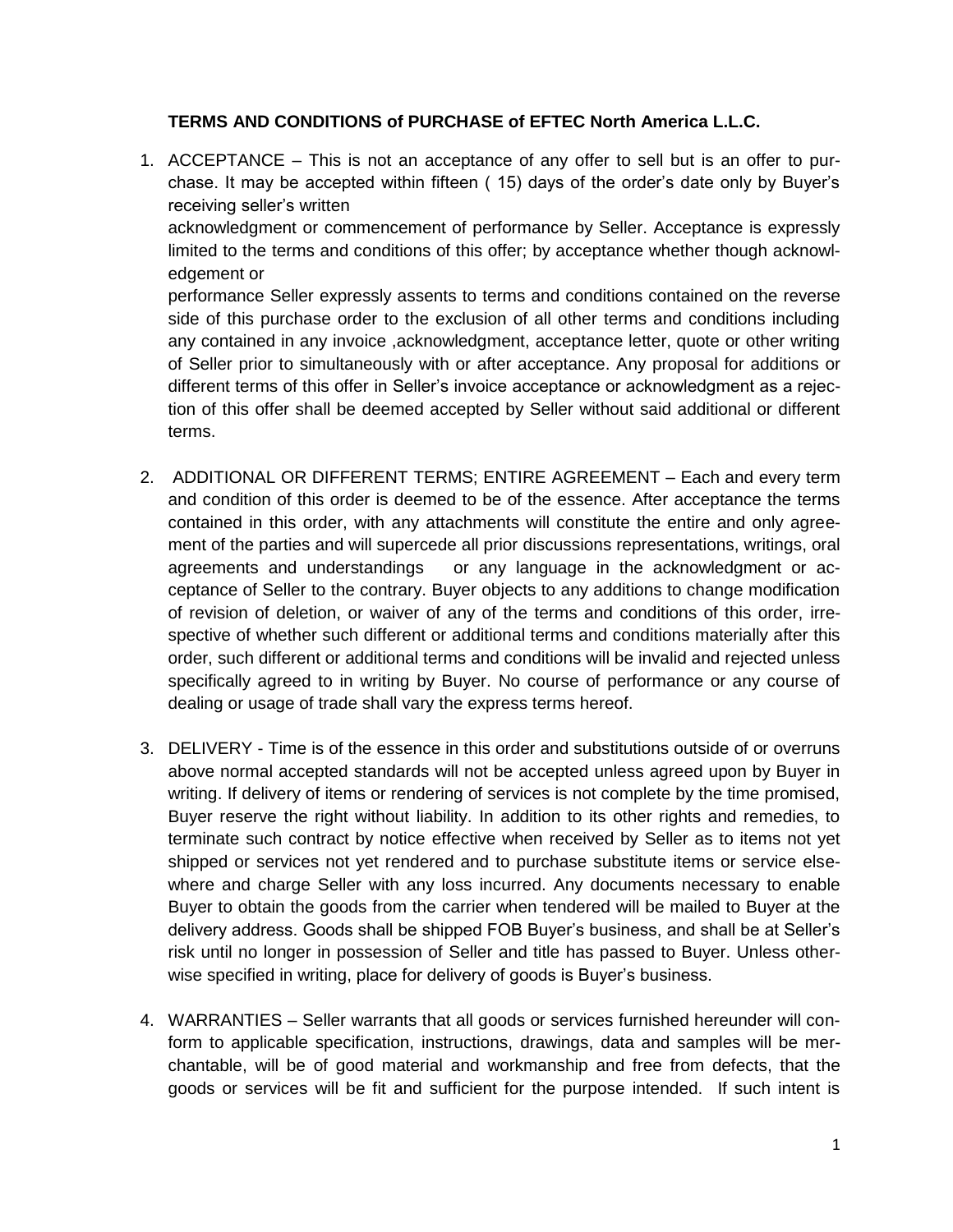known to Seller, and that all goods will be free from all liens, encumbrances and patent, trademark, copyright, trade secret or other intellectual properly right infringement or claims. These warranties will be in addition to all other warranties, expressed or implied, and will survive acceptance of any payment for any and all goods or services ordered and will run to Buyer. Its successors, assigns, customers and users of its products. Seller shall extend all warranties it receive from its vendors to Buyer, and Seller's warranties shall extend to Buyer's customers.

- 5. PRICE WARRANTY Seller warrants that the price quoted hereunder are the lowest prices for which these or similar articles are sold by Seller to other customers, and in the event of any price reduction between execution of the purchase order and delivery of the goods. Buyer shall be entitled to such reduction. Seller warrants that prices shown on this purchase order shall be complete and no additional charges of any type shall be added without Buyer's express written consent.
- 6. INSPECTION AND TESTS Payment for the goods delivered under this purchase order shall not constitute acceptance of such goods. Buyer reserves the right to inspect such goods and to reject any and all of said goods which are in Purchaser's judgement defective or nonconforming. Goods rejected and goods supplied in excess of quanities required herein may be returned to Seller at Seller's expense and in addition to Buyer's other rights. Buyer may charge Seller all expenses of unpacking, examining, repacking and reshipping such goods. In the event Buyer receives goods whose defects or nonconformity is not apparent on examination. Buyer reserves the right to require replacement as well as payment o f damages. Nothing contained in this purchase order shall relieve Seller from the obligation of testing, inspection and quality control. It is expressly agreed that Inspections and/or payment prior to, at the time of, or after delivery will not constitute a final acceptance of the goods or services.
- 7. CONFIDENTIALITY All information, drawings, specifications or data furnished by Buyer to Seller shall keep confidential all such information, drawings, specifications or data, unless this requirement is waived expressly in writing by Buyer, and will return the same, including all copies made by or for Seller, upon request. Seller shall not in any manner advertise or publish the fact that it has furnish to Buyer the goods or services herein mentioned without prior written consent of Buyer.
- 8. USE OF INFORMATION the Seller agrees that all information furnished or disclosed to Buyer by Seller in connection with this order is furnished or disclosed as part of the consideration for this order Notwithstanding the foregoing. I Seller clearly identifies in writing information which Seller considers to be confidential or proprietary. Buyer will protect and not disclose such information except for information: (a) which is already known to buyer through Buyer's first receipt of information relating to Seller's development from Seller; or (b) which is or becomes generally available to the public through no fault of buyer; or(c) which is properly obtained from a third party who has a right to make such disclosure.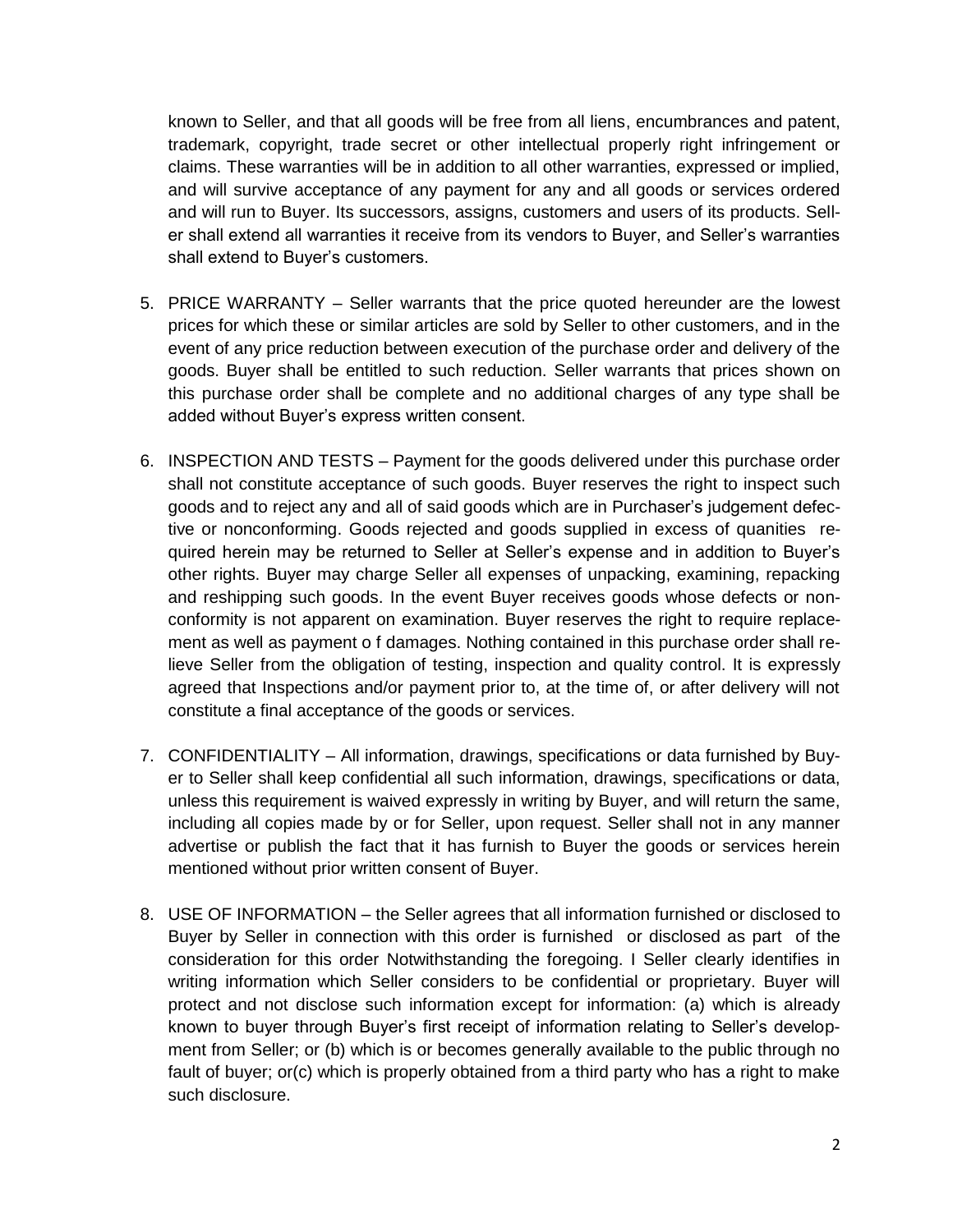- 9. EQUIPMENT, BUYER'S PROPERTY all equipment, tools, materials, vehicles and/or other articles required for Seller's performance of this order shall be furnished by Seller, maintained in good condition and replaced when necessary at Seller's expense. Title to and a right of immediate possession of any nature whatsoever furnished or paid for by Buyer shall remain in Buyer.
- 10. FORCE MAJEURE In the event of fire, accidents, abnormal weather conditions, government acts, strikes or other labor disputes. Acts of God, war, riots and other civil disturbances, or any other conditions beyond either party's reasonable control which prevent manufacture, transportation, delivery, acceptance, or Buyer's prompt utilization of the goods or services covered by this order (such events collectively referred to as "Force Majeure") the affected party may without any liability or penalty, delay delivery, manufacture, transportation, acceptance, or utilization by written notice effective when received by the other party, until such event and the consequences of such event of force majeure shall have terminated. Said notice of an event of force majeure shall contain the reason for any delay which the notifying party considers to be an event o f force majeure under the provision of this paragraph. An event of force majeure shall not include events within the total or partial control of the party giving notice including, but not limited to poor business judgment or estimates, materials or labor shortages, or unanticipated engineering or technical difficulties.
- 11. TERMINATION Buyer may terminate performance of the work under this order, in whole or in part for any reason whatsoever, by written notice to Seller. Upon receipt of such notice, Seller shall immediately discontinue all work and the placing of all orders for materials, facilities, and supplies pursuant to this order. Upon termination by Buyer under the paragraph for reasons other than force majeure (as set out in 12). Buyer shall negotiate payment to Seller based on Seller's non-recoverable, reasonable and actual documented costs and expenses; in no case, however, shall payments made under this paragraph exceed the aggregate price specified in this purchase order, less payments otherwise made or to be made. Nothing contained in this paragraph shall be construed to limit or affect any remedies which Buyer may have as provided in paragraph 10 and 12.
- 12. DEFAULT-CANCELLATION If Seller's financial condition, based on reasonable and objective criteria, is found to be or becomes unsatisfactory to Buyer during the term of this contract, Buyer reserves the right, without incurring any liability to Seller, to cancel this order by written notice and terminate this contract and receive a refund of any deposits, down payments or other advance payment (except for goods or services already delivered). Buyer also reserve the right to terminate products or services whether or not Seller may otherwise be in default, and no rights shall accrue to Seller against Buyer on account of such termination. The foregoing rights of Buyer are in addition to, and not in lieu of, any rights Buyer may possess under 2-609 or other provisions of the Uniform Commercial Code, or other provisions of the law.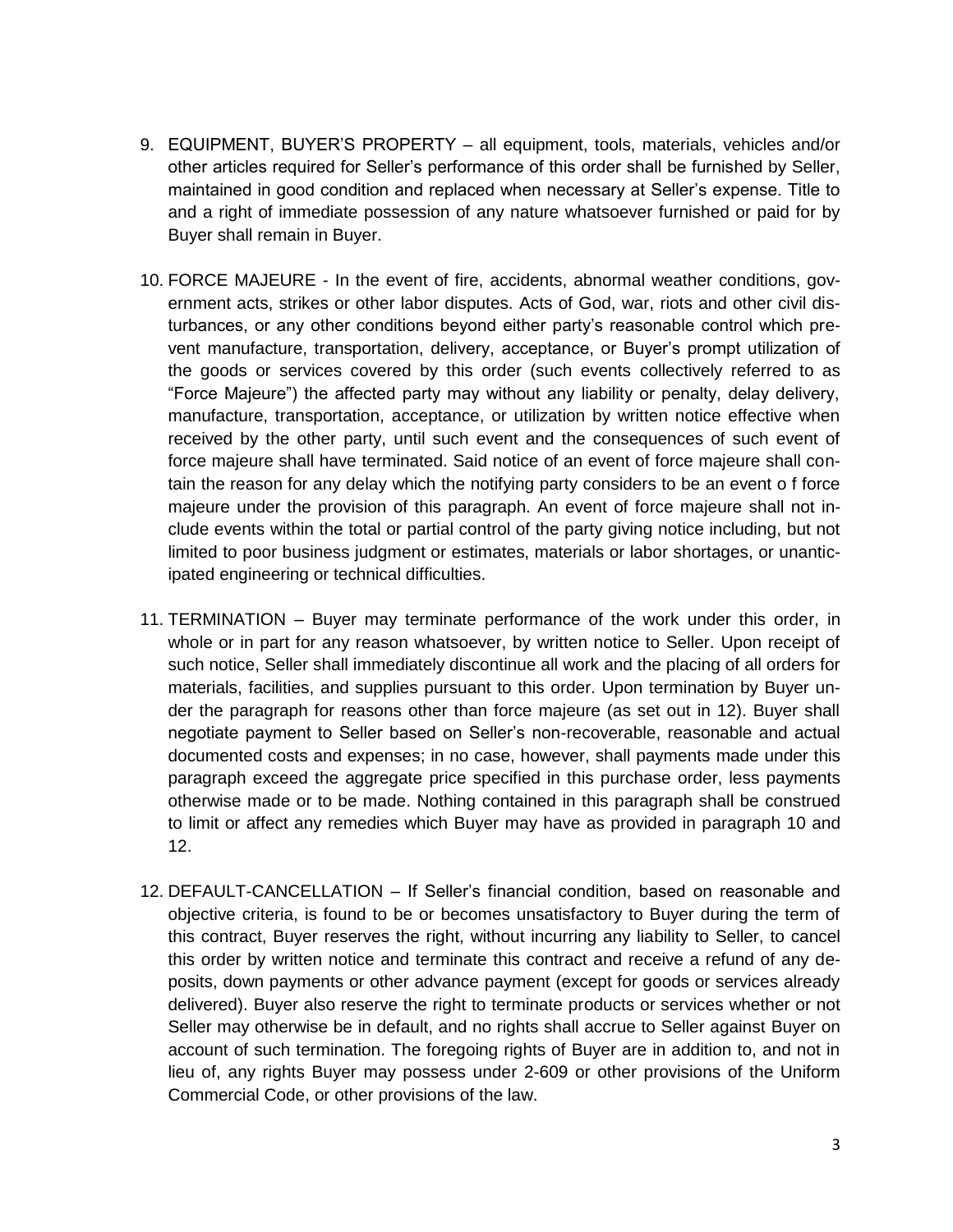If Seller fails to perform as specified in this order or breaches any of the terms hereof, Buyer reserves the right, without incurring any liability to Seller, and upon giving Seller written notice, to(a) cancel this order in whole or in part , and Seller shall be liable to Buyer for all damages, losses and liability incurred by Buyer directly or indirectly resulting from Seller's breach; or (b) obtain the goods or services ordered herein from another source, with any excess cost resulting therefrom chargeable to Seller; (c) setoff or reduce all claims for money due from Buyer to Seller to the extent Buyer is damaged by Seller's failure to perform, or other breach of any term hereof. The remedies herein provided shall be cumulative and in addition to any other remedies provided at law or in equity Buyer's failure to insist on performance of any of the terms and conditions herein or to exercise any rights or privilege, or Buyer's waiver of any breach hereunder, shall not thereafter waive any other terms, conditions, or privileges, whether of the same or similar type.

13. COMPLIANCE WITH LAWS – Seller agrees to comply fully with all applicable laws, ordinances, rules, regulations and orders of all foreign nations (or government subdivision thereof) and all applicable domestic ( United States of America) federal, state and local laws, ordinances, rules, regulations and orders pertaining to the production and sales of the goods or services ordered and upon request. Seller shall furnish Buyer certificates of compliance. These laws shall include, without limitation, the following : the Robinson Patman Act, the Fair Labor Standards Act of 1938, as amended. Federal and State OSHA requirements: the equal opportunity clause in 2002 of Executive Order #11246, as amended, Veterans Employment and Readjustment Act of 1972 (amending the Vietnam Era Veterans Readjustment Assistance Act of 1972): the rules and regulations of the office of Federal Contract Compliance; 503 of the Rehabilitation Act. Toxic Substances Control Act and the Federal Hazardous Substances Act. With specific references to the toxic Substances Control Act. Seller warrants that each chemical substance delivered under this order shall be on the inventory of chemical substances complied and published by the Administrator of the Environmental Protection Agency pursuant to Section 8 of the Toxic Substances control Act. Seller further warrants that it shall notify Buyer in writing of each chemical substance or product delivered under this order that is subject to Sections4, 5,8,12 and 13 of the Toxic Substances Control Act. If this order is placed , directly or indirectly, under a contract to which the United States or any state or other governmental authority is a party, then all terms and conditions required by law or regulation or contained in the government contract with respect to this order are incorporated herein by reference. Seller expressly agrees to indemnify and hold harmless Buyer, its successors, assigns customers and users of its products from any costs expenses damages claims, suits, fines, penalties or any liability whatsoever, including attorney's fees, resulting from the failure of Seller to comply, in the furnishing of goods or services under this order with all applicable foreign or domestic federal, state, or local laws, ordinances, rules, regulations or order as set out hereinabove.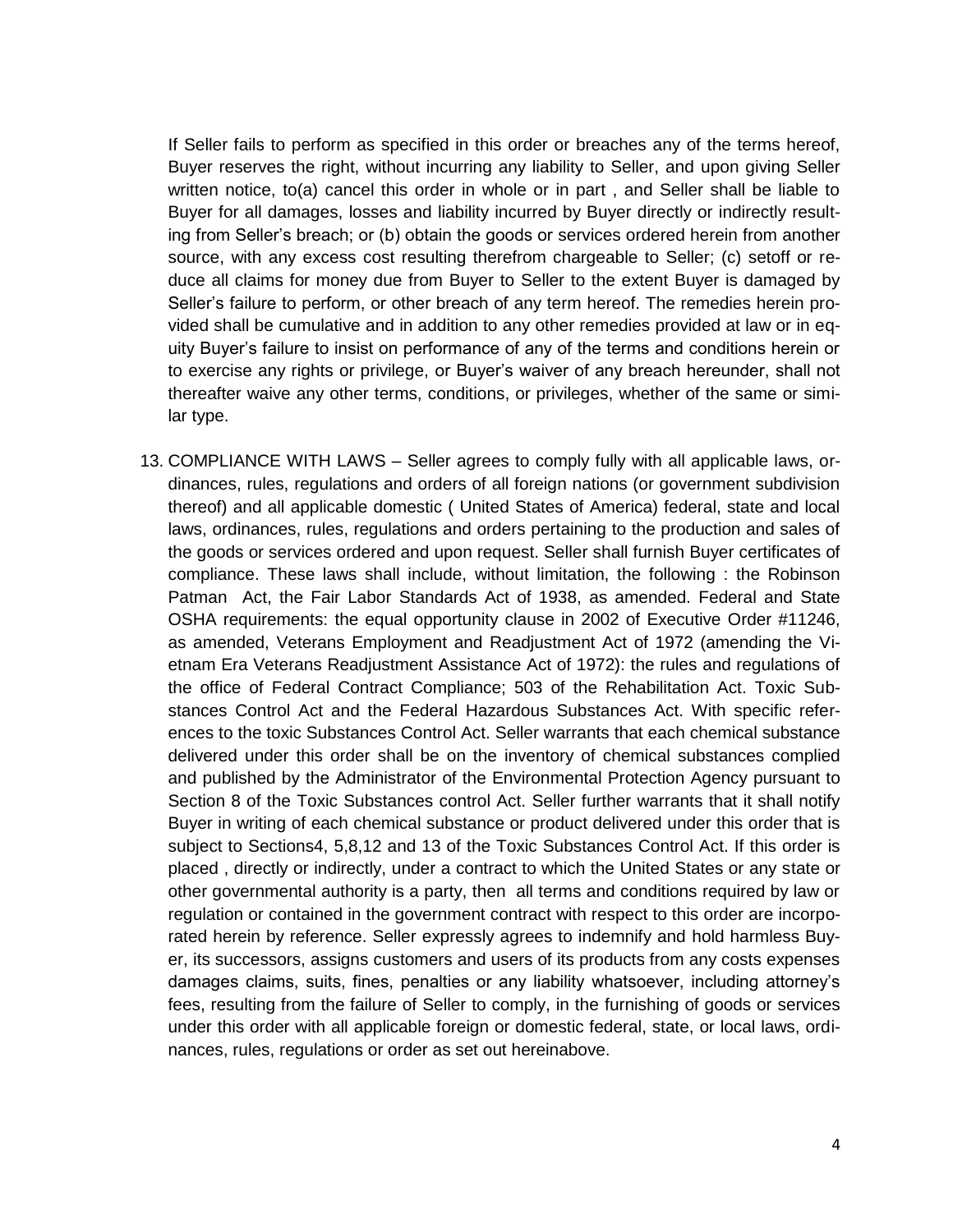14. INDEMINIFICATION – Except to the extent that any injury or damage is due solely and directly to Buyer's negligence. Seller agrees to indemnity and hold harmless Buyer, its successors assigns, customers and users of its products against all suits at law or in equity and from all damages, claims and liabilities arising out of the death of or injury to any person, or damage to any property including damage to any article or goods in which Seller's goods are incorporated, alleged to have resulted from the goods or services hereby ordered and upon the tendering of any suit or claim to Seller, to defend the same at Selller's expense as to all costs, losses, expenses, damages, claims, suits, or any liability whatsoever. Including attorney's fees. The foregoing indemnification shall apply whether the death, injury or damages is caused by the sole or concurrent negligence of Seller.

To the extent that Seller's agents, employees, or subcontractors enter upon premises of Buyer, Seller shall take all necessary precautions to prevent injury or death to any persons or damage to property arising out of acts or omissions of such agents, employees or subcontractors and except to the extent that any such agents, employees or subcontractors and except to the extent that any such injury or damage is due solely and directly to Buyer's negligence shall indemnify, defend and hold buyer, its officers, employees, and agents harmless from any and costs, losses, expenses, damages claims, suits, or any liability whatsoever, including attorney's fees, arising out of any act or omission of Seller. Its agents, employees or subcontractors. Seller shall maintain and require its subcontractors to maintain(a)public liability and property damage insurance (including contractual liability), both general and vehicle in amounts sufficient to cover obligations set forth above (b) worker's compensation and employer's liability insurance covering all employees engaged in the performance of this order. Seller shall furnish upon Buyer's request certificates evidencing such insurance.

- 15. PATENT AND INTELLECTUAL PROPERTY RIGHT INDEMNIFICATION Seller shall indemnify and save harmless Buyer, its successors assigns customers or users of its product, or Buyer's officers, employees, and agents, from and against all costs, losses, expenses, damages, claims ,suits or liability whatsoever, including attorney's fees, resulting from any claim that the manufacture use, sale or resale of any goods or services supplied under this order infringe any patent, copyright, trademark or other intellectual property rights; and Seller when notified, shall at Buyer's sole option either defend any action or claim of such infringement at its own expense, or reimburse Buyer's expenses, attorney's fees, and other costs of defending such action or claim
- 16. ASSIGNMENT This order may not be assigned by Seller nor may Seller delegate the performance of any of its duties hereunder without Buyer's prior written consent.
- 17. APPLICABLE LAW The validity , interpreted, and performance of these terms and conditions and all rights and obligations of the parties shall be governed by the laws of the State of Michigan